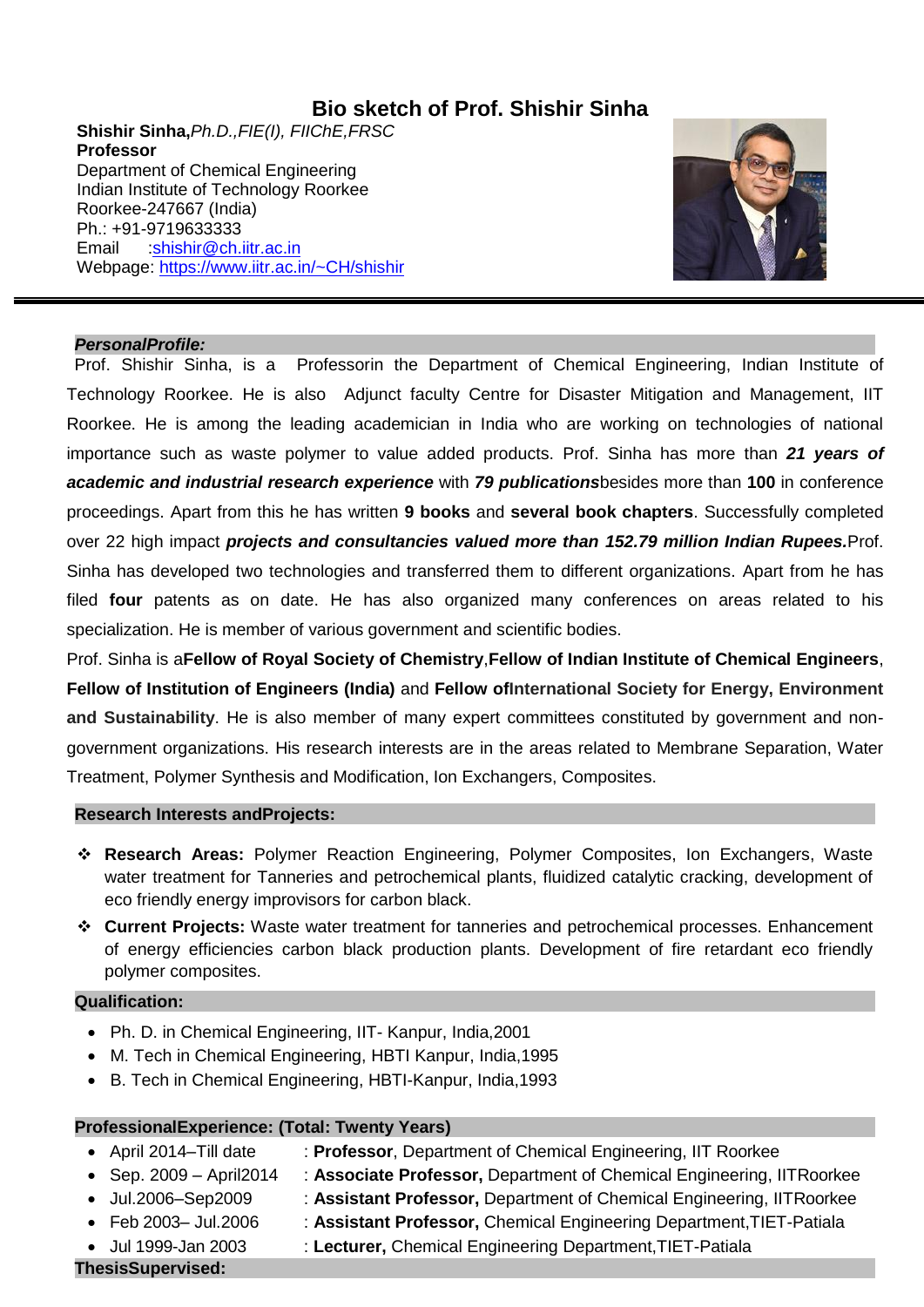- $\triangleright$  PhD Supervised: 14, Ongoing: 11
- > Masters Supervised: >50
- List enclosed

## **Publication Data:**

| Fublication Dala. |                           |                |                        |                  |  |
|-------------------|---------------------------|----------------|------------------------|------------------|--|
| Paper             | <b>Paper Presented in</b> | <b>Patents</b> | <b>Books Published</b> | <b>Courses</b>   |  |
| <b>Published</b>  | <b>Conferences</b>        | <b>Applied</b> |                        | <b>Developed</b> |  |
| 79                |                           |                | 10.                    |                  |  |

## **AdministrativePositions:**

| ➤                         | 2018-2021    |   | Head, Department of ChemicalEngineering                                |  |
|---------------------------|--------------|---|------------------------------------------------------------------------|--|
| ➤                         | 2021-to date |   | <b>Chairman, Departmental Research Committee</b>                       |  |
| ➤                         | 2020-todate  |   | Chairman, Roorkee Local Centre, IIChE                                  |  |
| $\blacktriangleright$     | 2012-2019    |   | Professor In Charge Guest House IIT Roorkee                            |  |
| ➤                         | 2012-2014    |   | Honorary Secretary, Institution of Engineers (India) RLC               |  |
| ➤                         | 2012-2016    |   | Coordinator, Aarohi (Children Academy), IITRoorkee                     |  |
| ➤                         | 2016-2017    |   | <b>Treasurer, Anushruti (Academy for Deaf students) IIT Roorkee</b>    |  |
| $\blacktriangleright$     | 2013-2014    | ÷ | Chief Warden Ravindra Bhawan, hostel IIT Roorkee                       |  |
| ➤                         | 2009-2013    |   | Chief Warden Govind Bhawan hostel, IIT Roorkee                         |  |
| ➤                         | 2008-2009    |   | Chief Warden Azad Bhawan hostel, IIT Roorkee                           |  |
| ➤                         | 2007-2008    |   | Warden Azad Bhawan, hostel, IIT Roorkee                                |  |
| $\blacktriangleright$     | 2012-2016    |   | <b>Institute Coordinator Cognizance Annual Technical Festival of</b>   |  |
| IIT Roorkee (except 2013) |              |   |                                                                        |  |
| ➤                         | 2009-2014    |   | Departmental Faculty In charge, Training & Placement                   |  |
| $\blacktriangleright$     | 2009-2014    |   | Departmental Faculty In charge Building and Maintenance                |  |
| ➤                         | 2015-2017    |   | <b>Chairman, Departmental Research Committee</b>                       |  |
| $\blacktriangleright$     | 2002-2006    | ۲ | Founder President of I.I.Ch.E. student chapter of the T.I.E.T. Patiala |  |
| ➤                         | 2002-2006    |   | <b>President</b> of I.S.T.E. student chapter of the T.I.E.T. Patiala   |  |
| ➤                         | 2000-2006    |   | <b>Student Counselor of Department, T.I.E.T. Patiala.</b>              |  |
| ➤                         | Misc.        |   | Chairman of several purchase committee. Convener of severalboard       |  |
|                           |              |   | of studies, academic mentor and advisor of several institutions.       |  |

# **Membership of Scientific and Government bodies**

- **Fellow** "Royal Society of Chemistry".
- **Fellow** "Indian Institute of Chemical Engineers".
- **Fellow**" Institution of Engineers (India)"
- **Fellow "**International Society for Energy, Environment and Sustainability"
- **Member Project Advisory Committee (PAC)** (under Ministry of New and Renewable Energy) for Waste to Energy programme and Goshala programme.
- **Member State Level Hearing Committee** for Plastic Management Govt of Uttrakhand
- **Member, Board of Governors**, BIET Jhansi from 2020

#### **Affiliation of Professional bodies**

- **Fellow** "Royal Society of Chemistry".
- **Fellow** "Indian Institute of Chemical Engineers".
- **Fellow**"Institution of Engineers (India)"
- **Fellow "**International Society for Energy, Environment and Sustainability"
- **Life Member** "Asian Polymer Association"
- **Life Member** "International Society for Energy, Environment and Sustainability"
- **Life Member** "The Society for Polymer Science, India"
- **Life Member** "Indian Desalination Association
- **Life Member**"Materials Research Society of India"
- **Life Member**" Oil Technologists Association of India"
- **Member**"International Association of Engineers"
- **Member**"American Institute of Chemical Engineers"
- **Life Member**"Indian Society for Technical Education"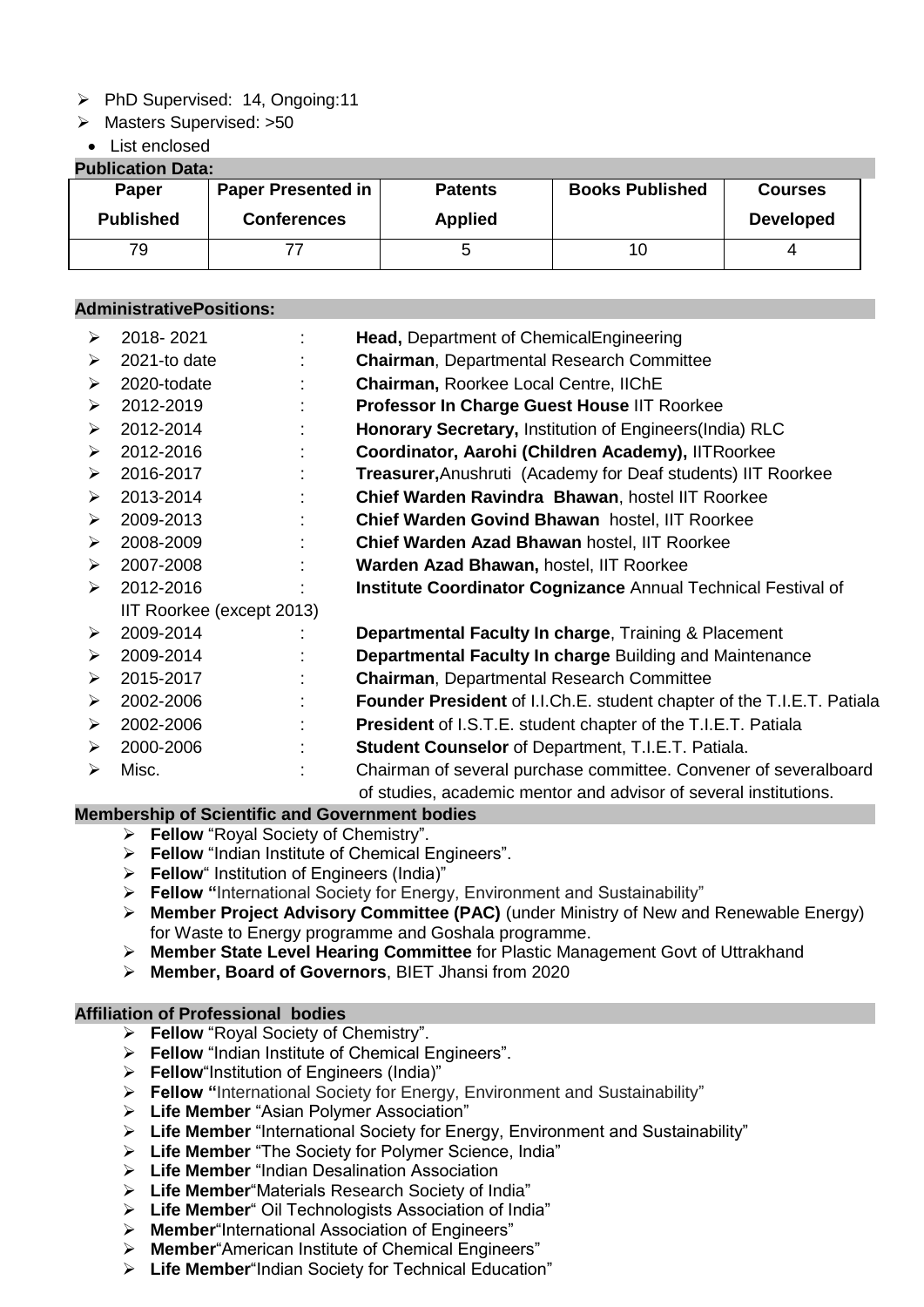#### **Awards and Honours**

- **Distinguished Alumnus Award**, H. B. Technological University Kanpur 2020
- **Fellow** "Royal Society of Chemistry".
- **Fellowship** of Institution of Engineers
- **Elected Fellowship** of Indian Institute of Chemical Engineers
- **Elected Fellow "**International Society for Energy, Environment and Sustainability"
- **Ranked First** in entire M.Tech.
- **Marquis Who's Who** year 2007
- **Awarded best technical presentation** of the session in CHEMCON-2000 organized by I.I.Ch.E. held at Calcutta during Dec.17-19,2000.
- **Member,** Academic Council H.B. Technical University Kanpur.
- **Member** board of studies H.B. Technical University Kanpur, Dr. A.P.J. Abdul Kalam Technical University Lucknow, SLIET Longowal.
- **Member** Research Degree Committee, Dr. A.P.J. Abdul Kalam Technical University Lucknow
- **Member** Board of Studies, Dr. A.P.J Abdul Kalam Technical University Lucknow
- **Member** Research Degree Committee, H.B. Technical University Kanpur
- **Member** Board of Studies I.P. University New Delhi
- **Member** Board of Studies, UPES Dehradun
- **Member** Board of Studies, IET Lucknow
- **Member** Academic Council NIET Noida
- **Member** Board of Governors, B.I.E.T. Jhansi
- **Vice President** Research Investigation and Implementation Committee, OTAI

## **Patents Applied**

- Development of epoxy composites reinforced by waste Kans grass (Saccharum Spontaneum) filler by hand-layup method. **Shishir Sinha** and **G. L. Devnani[No. 202011051143]**
- $\triangleright$  A FlameRetardant Natural Fiber Reinforced Composite Materialand its Method of Preparation Thereof, **Shishir Sinha** and **Jyoti Jain [No. 202011056780 dated. 28.12.2020]**
- Mo-V-Nb-Te-O catalyst for the ammoxidation of propane to acrylonitrile, **Shishir Sinha** and **Prakash Biswas. [No. 202011055866** dated. **22.12.2020]**
- PVA composite film reinforced by Moringa Oleifera (Sahajana) seed filler by solution casting method, **Shishir Sinha** and **Kajal Mishra [202111004106 dated. 29.01.2021]**
- One-pot process for poly-hydroxy urethane from propylene carbonate, **Shishir Sinha** and **V. C. Srivastava.**

## **Development of Courses**

- **Chemical Process Safety,** (under platform of National Program on Technology Enhanced Learning (NPTEL) (Ministry of Human Resource and Development , Govt. of India)
- **Food Technology,** (under platform of National Program on Technology Enhanced Learning (NPTEL) (Ministry of Human Resource and Development , Govt. of India)
- **Chemical Engineering Thermodynamics:** MHRD sponsored National Mission on Education through ICT.
- **Polymer Reaction Engineering (in process)** (under platform of National Program on Technology Enhanced Learning (NPTEL) (Ministry of Human Resource and Development , Govt. of India)

## **Technology Developed**

- $\triangleright$  Developed an entirely new technique for preparation of anion exchange resin through gas phase nitration.
- $\triangleright$  Developed a process for low cost manufacturing tool for the production of fire retardant brick and tiles from waste plastic and natural fiber for rural applications

## **Books Published**

- *Shishir Sinha* and **G. L. Devnani,** Chemical Plant Safety and Risk Assessment: A Modern Approach, book proposal accepted by CRC press, Taylor and Francis
- *Shishir Sinha* and **G. L. Devnani, Natural Fiber Composites: Processing, Characterization, Applications, and Advancements,** book proposal accepted by CRC press, Taylor and Francis